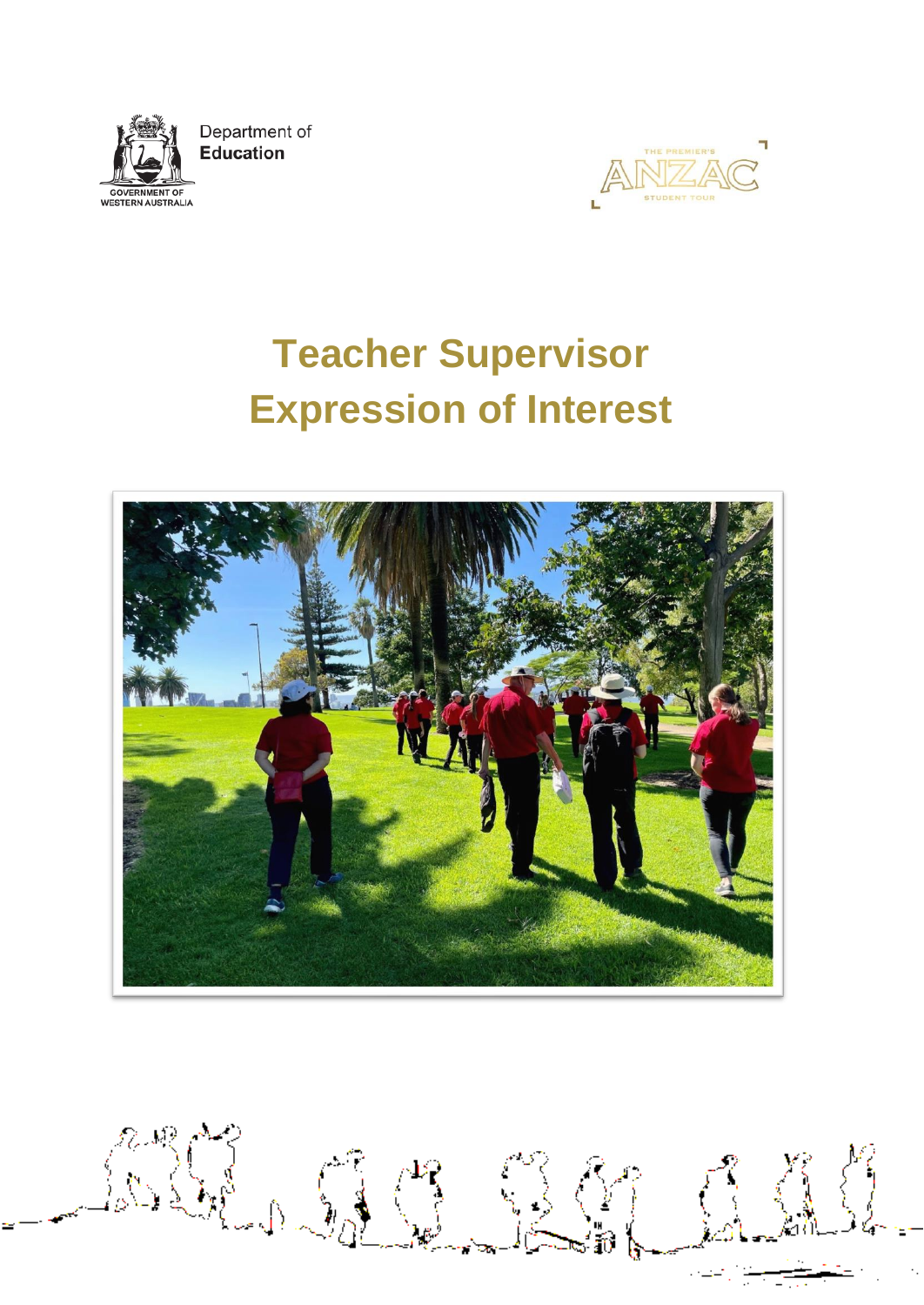# **The 2023 Premier's Anzac Student Tour**

The Premier's Anzac Student tour invites secondary school students to become ambassadors and represent Western Australia on a commemorative overseas study tour.

In 2023, the Premier's Anzac Student tour will travel to Sydney and New Zealand to commemorate the 78th anniversary of the end of World II, and the Japanese attack on Sydney Harbour.

Over 993 000 Australians served in the armed forces during World War II. Of those, 27 073 were killed in action or died, 23 477 were wounded, and 30 560 were taken as prisoners of war by other nations. Of those taken prisoner, 8 296 died while in captivity. Remembrance in the broader context acknowledges 1.7 million men and women of the Commonwealth forces who died in the two world wars.

There is an opportunity for two teacher supervisors to join the tour to:

- chaperone 10 students (in accordance with the Department of Education's Excursions Policy)
- provide support in developing and delivering the history education program
- assist with organising the tour.

Applications close 5.00 pm on Friday, 19 August 2022. To apply, you must meet the selection process and criteria.

#### **Selection process**

Teachers with students submitting entries for the 2023 Premier's Anzac Student Tour competition are eligible to apply. All applicants must be registered with the Teacher Registration Board of Western Australia and hold a current Working with Children Check. Applications must also be endorsed by the school principal.

Costs for the tour, except for personal expenses, are met by the Department of Education.

#### **Selection criteria**

Please address each criterion in the context of your contribution at a school and system/sector level.

- 1. Demonstrated innovative teaching practice to engage students.
- 2. Demonstrated interest in the Australian war experience and participation in Anzac related commemoration activities.
- 3. Demonstrated experience in conducting extended excursions involving secondary students, including the ability to develop and implement tour education activities, work collaboratively in a team and maintain effective working relationships.

## **Application process**

Please submit your endorsed application by 5.00 pm on Friday, 19 August 2022 by mail or email [anzactour@education.wa.edu.au. L](mailto:anzactour@education.wa.edu.au)ate applications will not be accepted.

Interviews, if required, will be conducted in September 2022. The outcome of the selection process will be advised by the end of Term 3.

For more information and a copy of the Department's Excursions Policy, contact:

Ms Karen Lamond T: 9402 6123 E: [anzactour@education.wa.edu.au](mailto:anzactour@education.wa.edu.au) W: education.wa.edu.au/anzac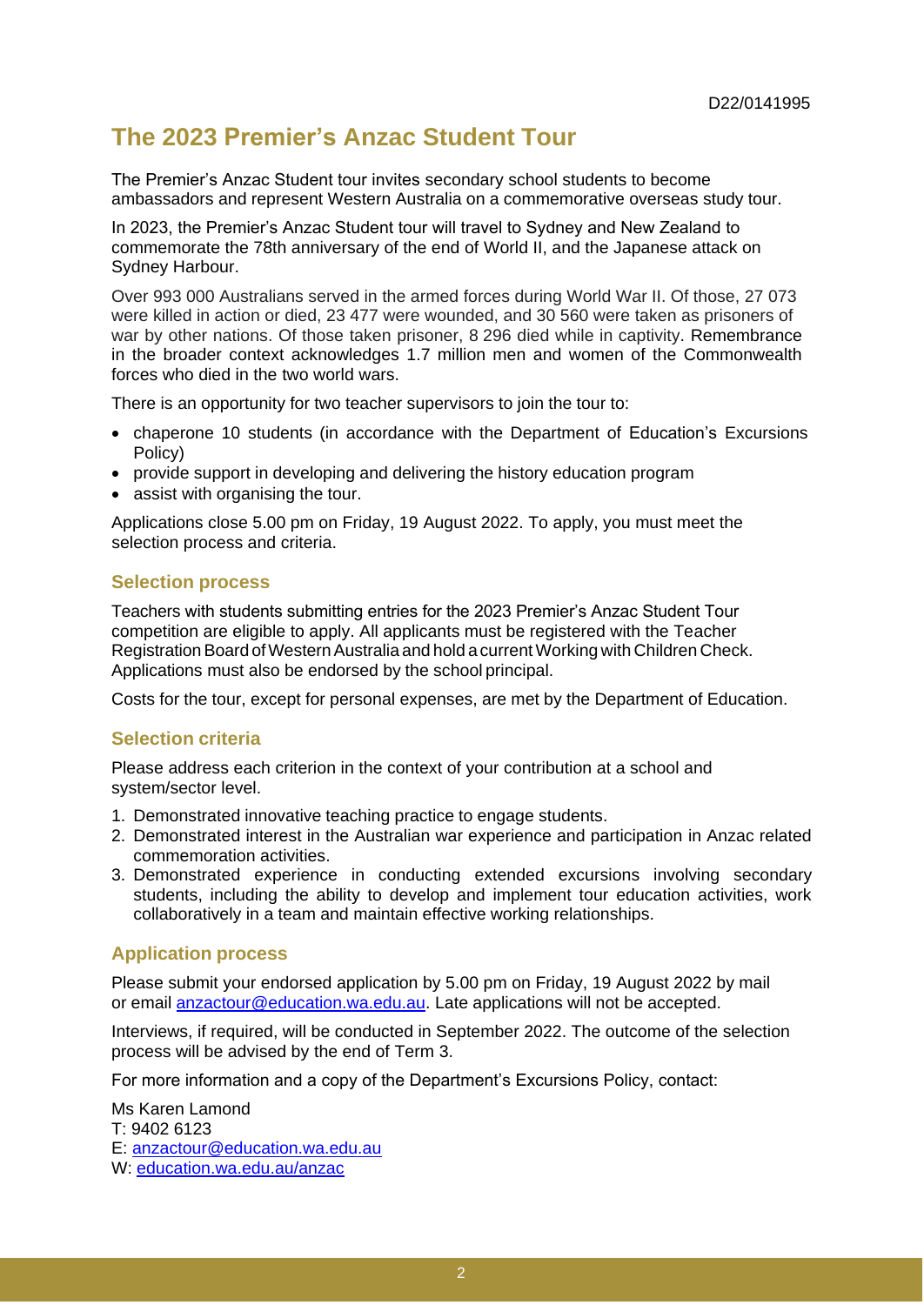

| <b>Personal details</b> |           |             |  |  |           |
|-------------------------|-----------|-------------|--|--|-----------|
| Title:                  |           | First name: |  |  | Surname:  |
| Home address:           |           |             |  |  |           |
| Suburb/town:            |           |             |  |  | Postcode: |
| T (work):               | T (home): |             |  |  | M:        |
| $E$ (work):             |           |             |  |  |           |
| E (personal):           |           |             |  |  |           |

| <b>Employment details</b> |  |              |  |  |
|---------------------------|--|--------------|--|--|
| Name of school:           |  |              |  |  |
| School address:           |  |              |  |  |
| E Number:                 |  |              |  |  |
| TRBWA number:             |  | Expiry date: |  |  |
| WWCC number:              |  | Expiry date: |  |  |

| <b>Qualifications and experience</b> |                                                          |  |  |  |  |
|--------------------------------------|----------------------------------------------------------|--|--|--|--|
| Tertiary qualifications              |                                                          |  |  |  |  |
|                                      | Summary of teaching experience (including current role): |  |  |  |  |
|                                      |                                                          |  |  |  |  |
|                                      |                                                          |  |  |  |  |
|                                      |                                                          |  |  |  |  |
|                                      |                                                          |  |  |  |  |
|                                      |                                                          |  |  |  |  |
|                                      |                                                          |  |  |  |  |
|                                      |                                                          |  |  |  |  |
|                                      |                                                          |  |  |  |  |
|                                      |                                                          |  |  |  |  |
|                                      |                                                          |  |  |  |  |

*Applicants are advised to confine responses to the space provided.*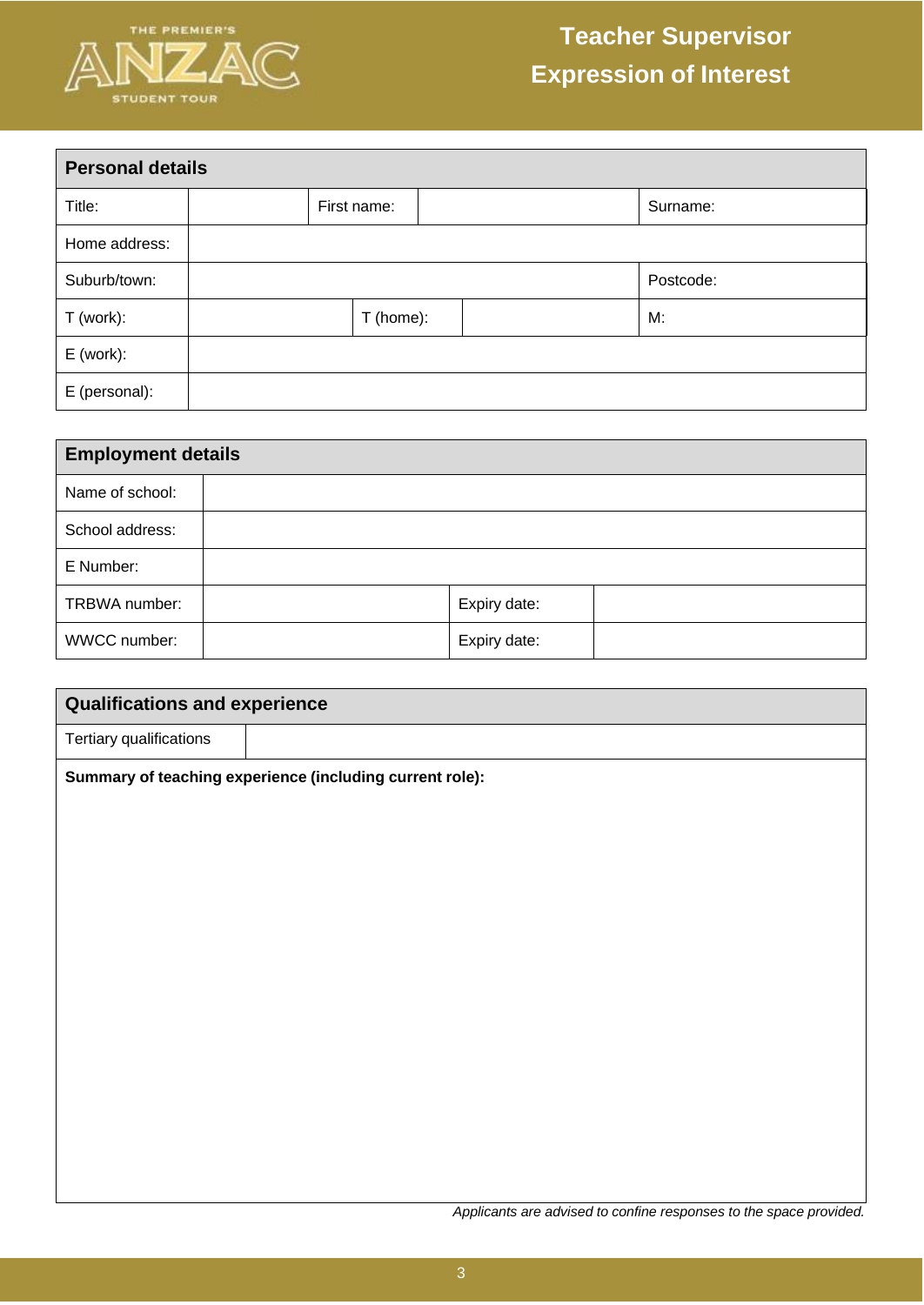| <b>Qualifications and experience (continued)</b> |  |  |
|--------------------------------------------------|--|--|
|--------------------------------------------------|--|--|

**List your membership in professional associations and relevant committee or representational roles undertaken in the previous five years:**

**List your participation in previous school-based extended excursions. Please include the year and duration of the extended excursions:**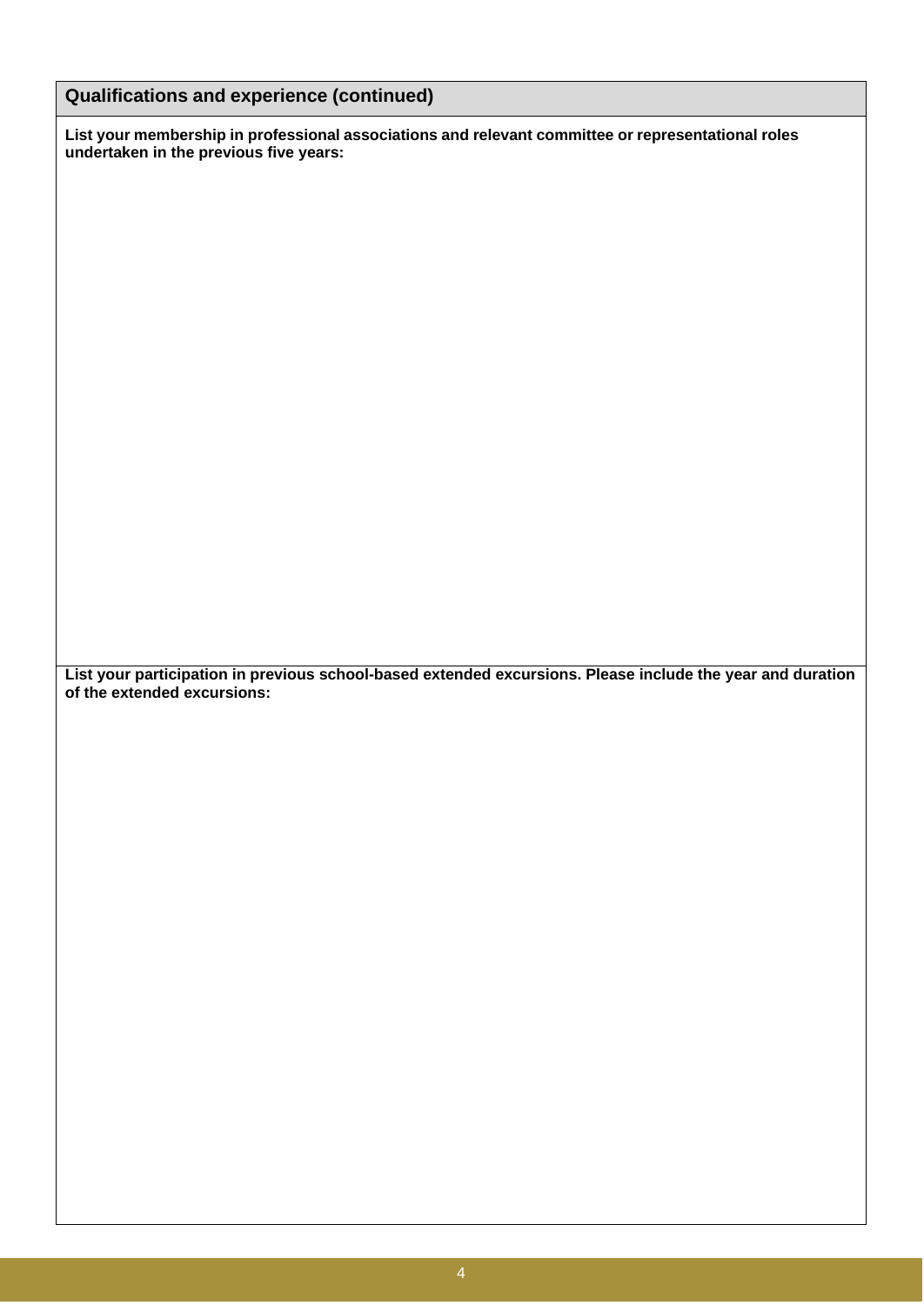# **Addressing the selection criteria**

The 2023 Premier's Anzac Student Tour promotes understanding of the Anzac legacy. Western Australian secondary school students visit commemorative sites and battlefields of significance to Australians.

The role of the accompanying teacher supervisors is to support the tour coordinator in:

- chaperoning 10 students (in accordance with Department of Education's Excursions Policy)
- providing support in developing and delivering the history education program
- assisting with organising the tour.

Please state how you meet each of the three selection criteria in the space provided below.

**Demonstrated innovative teaching practice to engage students.**

**Demonstrated interest in the Australian war experience and participation in Anzac related commemoration activities.**

**Demonstrated experience in conducting extended excursions involving secondary students, including the ability to develop and implement tour education activities, work collaboratively in a team and maintain effective working relationships.**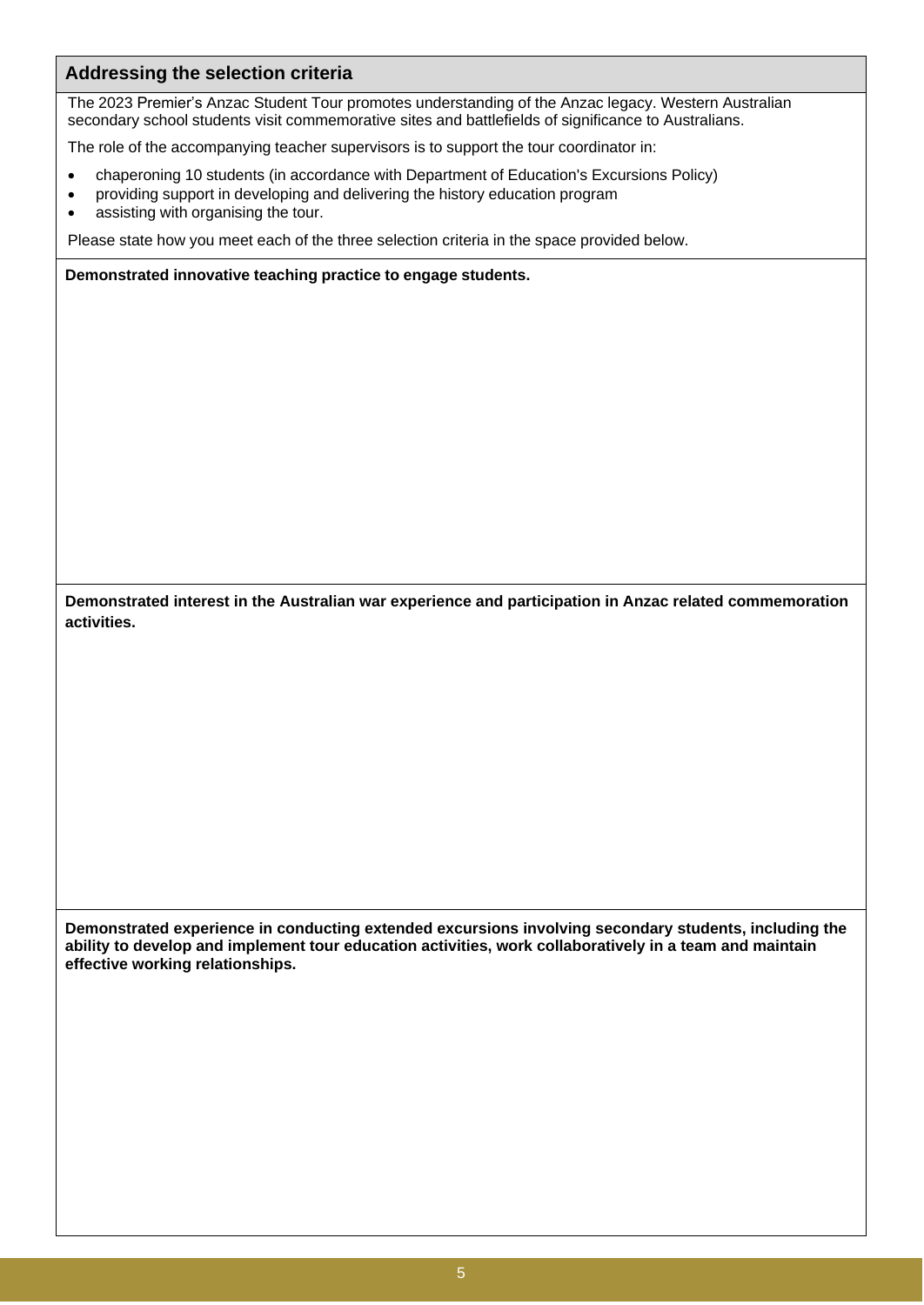# **Other relevant qualifications and expertise**

**Describe any additional qualifications and/or expertise that may be of interest to the selection panel. For example first aid qualifications, previous travel, photographic and/or applied ICT skills.**

**Reasons for application**

**Describe your reasons for applying to become a Teacher Supervisor on the 2023 Premier's Anzac Student Tour.**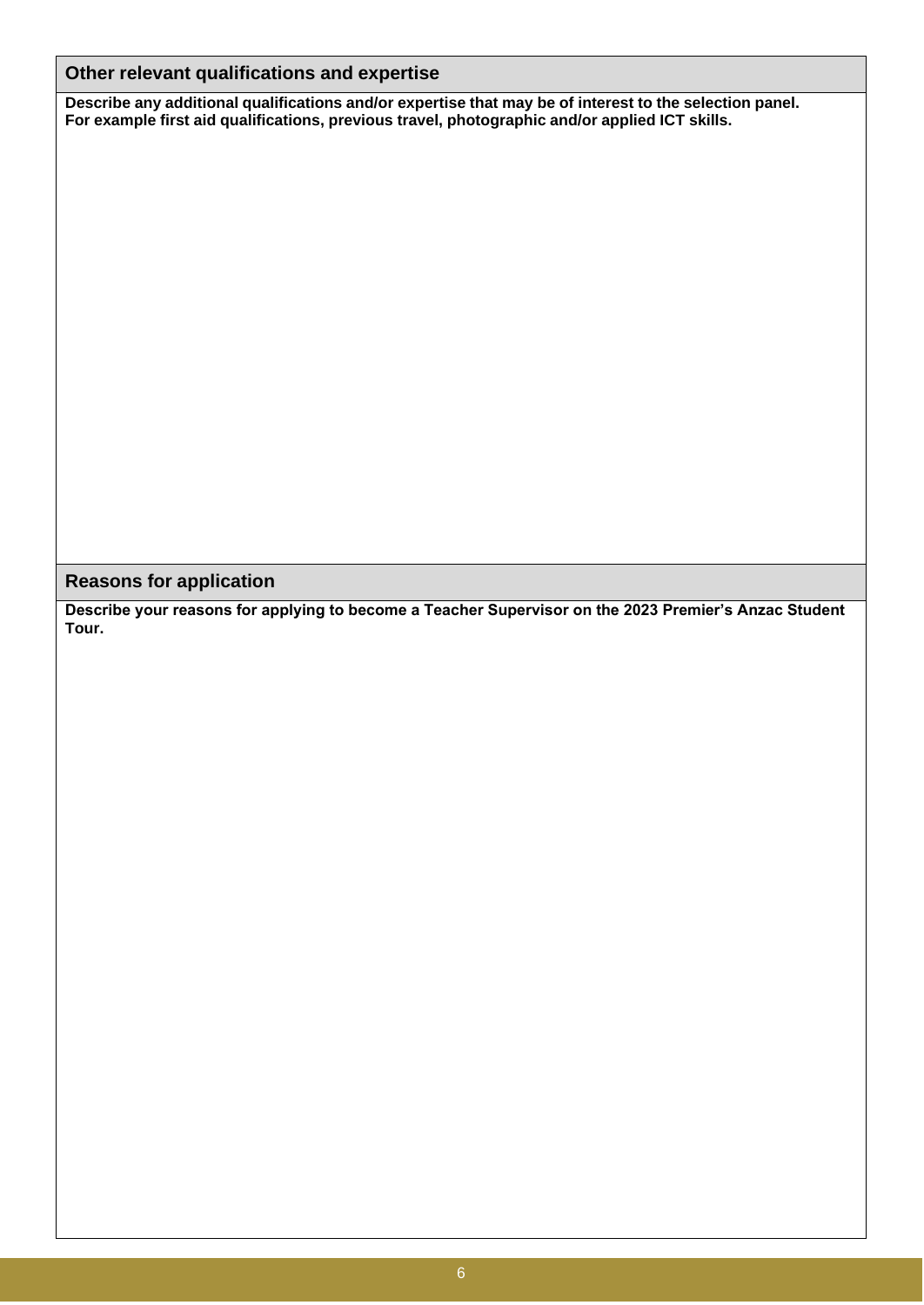| <b>Referee details</b>                                                                                                                                                                                                                                                                                                                                                                                                                                                                                                                                                                                                                                                                                                                                                                                                                                                                                                                                                                                          |  |                     |                                                                                       |          |                                          |  |
|-----------------------------------------------------------------------------------------------------------------------------------------------------------------------------------------------------------------------------------------------------------------------------------------------------------------------------------------------------------------------------------------------------------------------------------------------------------------------------------------------------------------------------------------------------------------------------------------------------------------------------------------------------------------------------------------------------------------------------------------------------------------------------------------------------------------------------------------------------------------------------------------------------------------------------------------------------------------------------------------------------------------|--|---------------------|---------------------------------------------------------------------------------------|----------|------------------------------------------|--|
|                                                                                                                                                                                                                                                                                                                                                                                                                                                                                                                                                                                                                                                                                                                                                                                                                                                                                                                                                                                                                 |  |                     | Referee 1: A person other than your school principal who can confirm your suitability |          |                                          |  |
| Title:                                                                                                                                                                                                                                                                                                                                                                                                                                                                                                                                                                                                                                                                                                                                                                                                                                                                                                                                                                                                          |  | First name:         |                                                                                       | Surname: |                                          |  |
| Position:                                                                                                                                                                                                                                                                                                                                                                                                                                                                                                                                                                                                                                                                                                                                                                                                                                                                                                                                                                                                       |  |                     |                                                                                       |          |                                          |  |
| School:                                                                                                                                                                                                                                                                                                                                                                                                                                                                                                                                                                                                                                                                                                                                                                                                                                                                                                                                                                                                         |  |                     |                                                                                       |          |                                          |  |
| T (work):                                                                                                                                                                                                                                                                                                                                                                                                                                                                                                                                                                                                                                                                                                                                                                                                                                                                                                                                                                                                       |  | T (home):           |                                                                                       |          |                                          |  |
| E:                                                                                                                                                                                                                                                                                                                                                                                                                                                                                                                                                                                                                                                                                                                                                                                                                                                                                                                                                                                                              |  |                     |                                                                                       |          |                                          |  |
|                                                                                                                                                                                                                                                                                                                                                                                                                                                                                                                                                                                                                                                                                                                                                                                                                                                                                                                                                                                                                 |  |                     | Referee 2: A person other than your school principal who can confirm your suitability |          |                                          |  |
| Title:                                                                                                                                                                                                                                                                                                                                                                                                                                                                                                                                                                                                                                                                                                                                                                                                                                                                                                                                                                                                          |  | First name:         |                                                                                       |          | Surname:                                 |  |
| Position:                                                                                                                                                                                                                                                                                                                                                                                                                                                                                                                                                                                                                                                                                                                                                                                                                                                                                                                                                                                                       |  |                     |                                                                                       |          |                                          |  |
| School:                                                                                                                                                                                                                                                                                                                                                                                                                                                                                                                                                                                                                                                                                                                                                                                                                                                                                                                                                                                                         |  |                     |                                                                                       |          |                                          |  |
| T (work):                                                                                                                                                                                                                                                                                                                                                                                                                                                                                                                                                                                                                                                                                                                                                                                                                                                                                                                                                                                                       |  | T (home):           |                                                                                       | M:       |                                          |  |
| E:                                                                                                                                                                                                                                                                                                                                                                                                                                                                                                                                                                                                                                                                                                                                                                                                                                                                                                                                                                                                              |  |                     |                                                                                       |          |                                          |  |
| <b>Endorsement by principal</b>                                                                                                                                                                                                                                                                                                                                                                                                                                                                                                                                                                                                                                                                                                                                                                                                                                                                                                                                                                                 |  |                     |                                                                                       |          |                                          |  |
| The following endorsement requires verification by your school principal.<br>I confirm that the applicant named on this application form is a teacher at the school specified.<br>1.<br>I confirm that the applicant named on this application has actively promoted the 2023 Premier's Anzac Student<br>2.<br>Tour within this school and has supported students to participate.<br>I endorse this application and the candidate's suitability to assume the role of teacher supervisor.<br>3.<br>I endorse and support the applicant as a suitable ambassador for the Premier of Western Australia and the<br>4.<br>State of Western Australia.<br>Should the applicant be selected to join the 2023 Premier's Anzac Student Tour as a teacher supervisor,<br>5.<br>I understand that there will be program commitments that require the individual to be absent from work on<br>occasion, and that the Department of Education will meet teacher relief costs.<br>Name:<br>Signature:<br>School:<br>Т.<br>E: |  |                     |                                                                                       |          |                                          |  |
| <b>Declaration by applicant</b>                                                                                                                                                                                                                                                                                                                                                                                                                                                                                                                                                                                                                                                                                                                                                                                                                                                                                                                                                                                 |  |                     |                                                                                       |          |                                          |  |
| I declare that the information supplied is complete and correct. I authorise the Department of Education to obtain<br>from other education institutions and relevant authorities, at any time, details of my work experience and<br>qualifications. I consent for these details and any information contained in this application form to be made<br>available to the Department and the selection panel. I confirm that I will comply with the requirements of the<br>position of teacher supervisor for the 2023 Premier's Anzac Student Tour.                                                                                                                                                                                                                                                                                                                                                                                                                                                                |  |                     |                                                                                       |          |                                          |  |
| Name:                                                                                                                                                                                                                                                                                                                                                                                                                                                                                                                                                                                                                                                                                                                                                                                                                                                                                                                                                                                                           |  |                     |                                                                                       |          |                                          |  |
| Signature:                                                                                                                                                                                                                                                                                                                                                                                                                                                                                                                                                                                                                                                                                                                                                                                                                                                                                                                                                                                                      |  |                     |                                                                                       |          |                                          |  |
| Date:                                                                                                                                                                                                                                                                                                                                                                                                                                                                                                                                                                                                                                                                                                                                                                                                                                                                                                                                                                                                           |  |                     |                                                                                       |          |                                          |  |
| <b>Number of students</b><br>participating in the 2023<br><b>Premier's Anzac Student</b><br>Tour competition at your<br>school.                                                                                                                                                                                                                                                                                                                                                                                                                                                                                                                                                                                                                                                                                                                                                                                                                                                                                 |  | Total participants: |                                                                                       |          | Number of entries submitted for judging. |  |